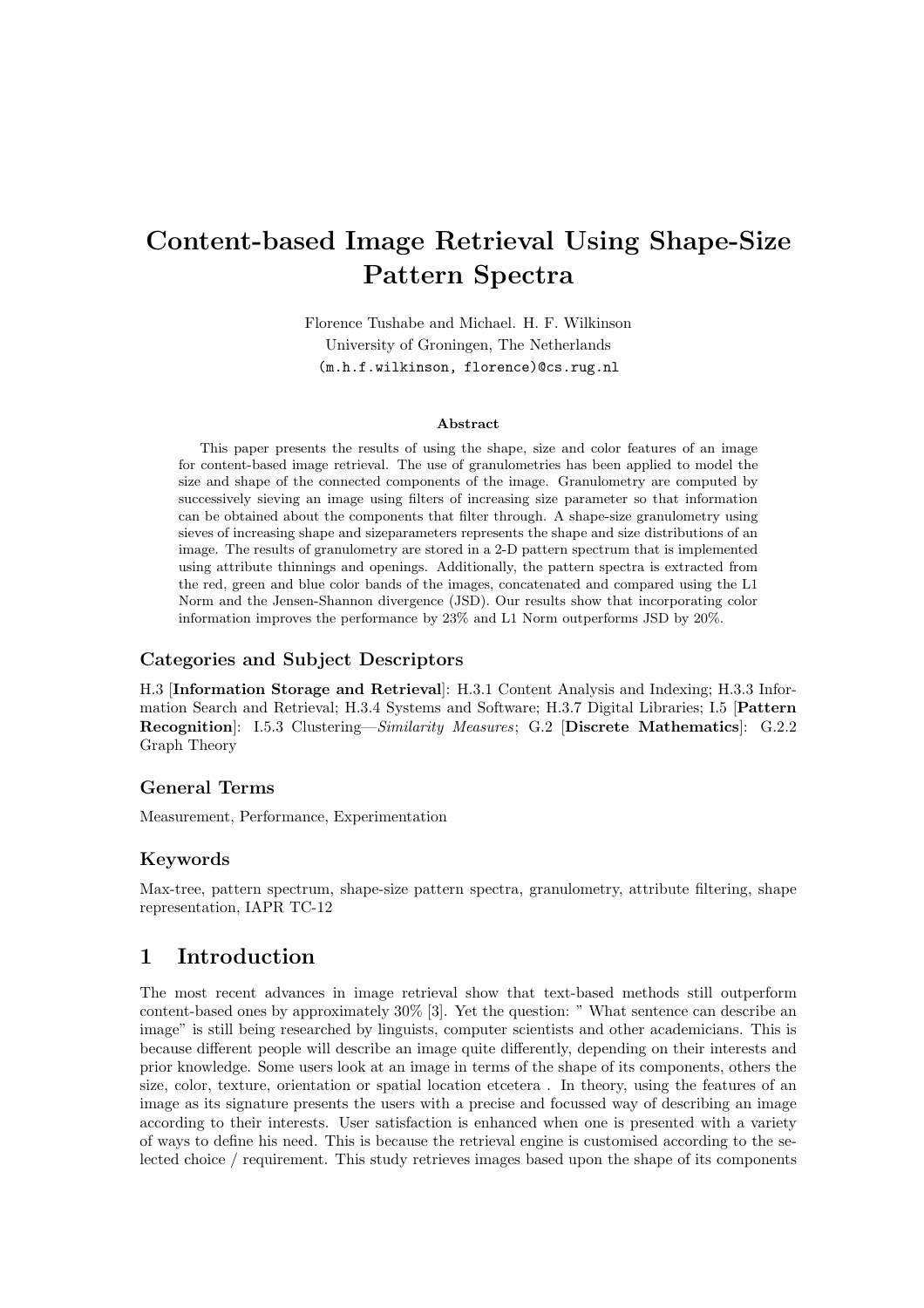by using mathematical morphology techniques. Attribute filtering is used to identify subsets of the image that satisfy the requirements of a particular property or attribute. Forexample, attributes like moments and length (or width / volume) are useful for spatial and size information respectively [10]. The selected components are then used for further analysis like the formation of a pattern spectrum. Pattern spectrum has been used to obtain information about the contents and distribution of an image including it's spatial location [10, 9, 5]. We present the results of using pattern spectra for content-based image retrieval in large-scale databases. It is an extension of the method proposed by Urbach et al [8] but combined with color information and applied within the image retrieval context. The objective was to identify the 1000 most similar images from the 20,000 IAPR TC-12 database by using a purely visual, fully automated modality [2].

Section 2 briefly describes the theory of our method, the experiments and results are contained in Section 3 and 4 and Section 5 has the concluding remarks and on-going work.

# 2 2-D Shape-Size Pattern Spectra

Pattern spectrum is a quantitative description of the contents of an image after the application of a granulometric operation [5]. Granulometry is when an image is successively sieved using filters of increasing diameters,  $r$ , so that information can be obtained about its components that satisfy the properties of r. A size granulometry obtains the size distribution of an image by using sieves of increasing sizes herein represented by area. Let  $X$ ,  $Y$  represent an image then the size granulometry  $(\Gamma_r)$  is a set of filters  $\{\Gamma_r\}$  with r from some totally ordered set  $\Lambda$  (usually  $\Lambda \subset \mathbb{R}$ or  $\mathbb Z$ ) satisfying the properties:

$$
\Gamma_r(X) \subseteq X \tag{1}
$$

$$
X \subseteq Y \Rightarrow \Gamma_r(X) \subseteq \Gamma_r(Y) \tag{2}
$$

$$
\Gamma_s(\Gamma_r(X)) = \Gamma_{max(r,s)}(X),\tag{3}
$$

for all  $r, s \in \Lambda$ . Equations (1), (2) and (3) define  $\Gamma_r$  as being anti-extensive, increasing and idempotent respectively. Attribute openings are size granulometries since they share the same properties [1, 10]. The pattern spectrum,  $s_{\Gamma}(X)$ , obtained by applying the size granulometry,  ${\{\Gamma \tau\}}$ , to a binary image X is defined by [5] as:

$$
(s_{\Gamma}(X))(u) = -\left. \frac{dA(\Gamma_r(X))}{dr} \right|_{r=u} \tag{4}
$$

where  $A(X)$  is the area of X.

Similarly, shape granulometry filters image contents using sieves of different shapes [8, 9]. Urbach and Wilkinson [9] defined shape granulometry, of X, as a family of filters,  $\{\Phi_r\}$ , with shape parameter, r, from some totally ordered set  $\Lambda$  (usually  $\Lambda \subset \mathbb{R}$  or  $\mathbb{Z}$ ) with the following properties:

$$
\Phi_r(X) \subseteq X \tag{5}
$$

$$
\Phi_r(tX) = t(\Phi_r(X)),\tag{6}
$$

in which  $tC$  stands for a scaling of set C by a factor t, and,

$$
\Phi_s(\Phi_r(X)) = \Phi_{max(r,s)}(X),\tag{7}
$$

for all  $r, s \in \Lambda$  and  $t > 0$ . Equations (5),(6) and (7) define  $\Phi_r$  as anti-extensive, scale invariant and idempotent respectively. Therefore, attribute thinnings are shape granulometries since they share the same properties including the non-increasing criterion[8]. The shape pattern spectrum,  $s_{\Phi}(X)$ , is obtained by applying the shape granulometry,  $\{\Phi \tau\}$ , to a binary image X and defined as [8]:

$$
(s_{\Phi}(X))(u) = -\frac{dA(\Phi_r(X))}{dr}\bigg|_{r=u} \tag{8}
$$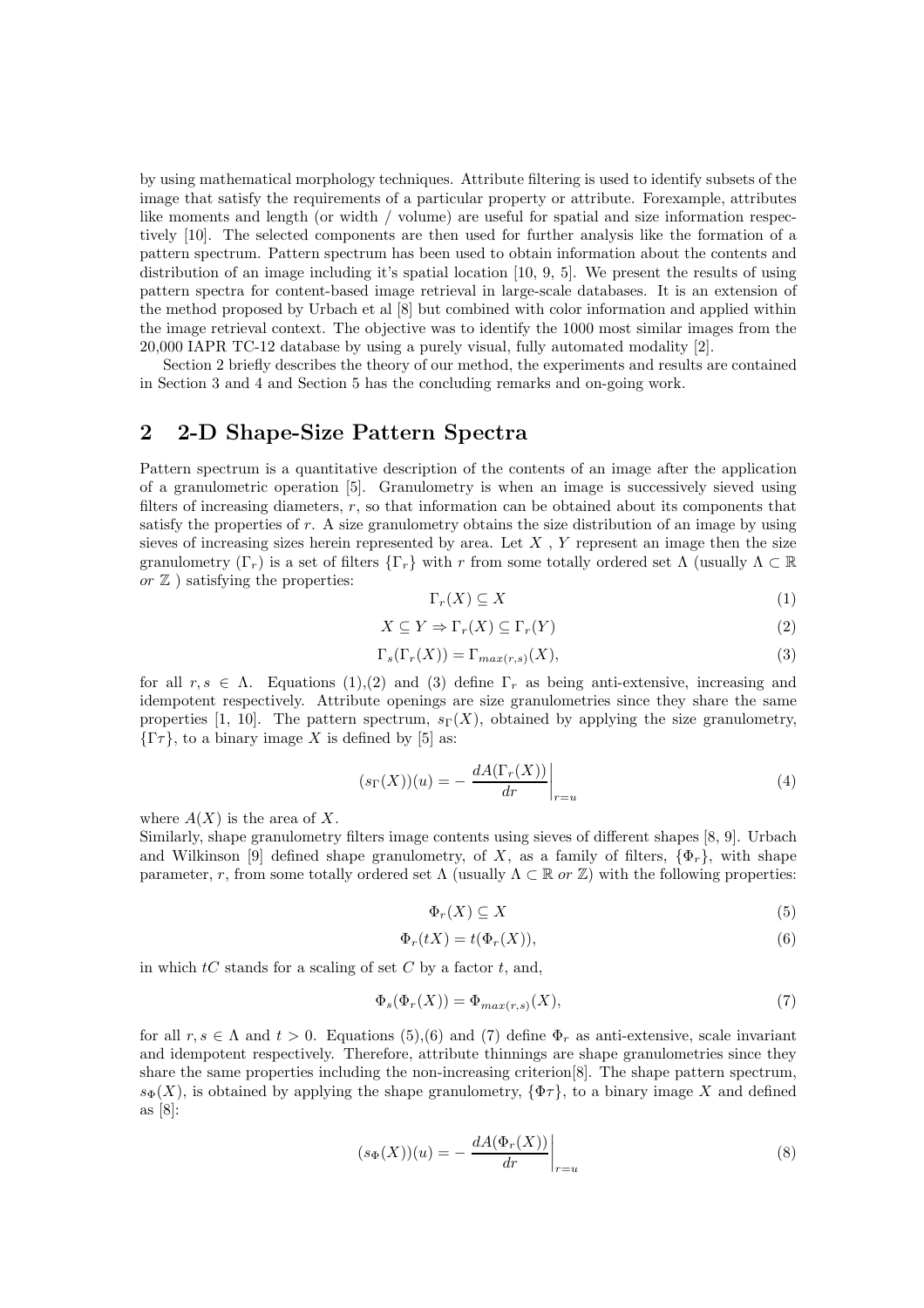

Figure 1: Peak components  $(P_h^k)$ , corresponding  $(C_h^k)$ , the resultant max-tree and the corresponding pattern spectrum (right)

as above. In our case we use a shape granulometry based on the ratio  $I(C)/A^2(C)$ , with  $I(C)$  the moment of inertia of C. This shape parameter is equivalent to Hu's first moment invariant [8]. The final feature vector resulting from the combination of size and shape granulometries formed the 2-D shape-size pattern spectrum as a shape descriptor that we used. Further details about this are found in [8].

#### 2.0.1 Computing the shape-size pattern spectra

The same method as was used in [8] has been adopted for application within CBIR. The max-tree approach [6, 7] was used to implement the attribute thinnings and openings in grey-scale. The subsets (connected components) of the image are arranged into a tree structure and filtered by removing the nodes which do not satisfy a given criterion. A max tree is a rooted tree in which each of its nodes,  $C_h^k$ , at gray-level h corresponds to a peak component,  $P_h^k$  [6]. An example is shown in Figure 1 which illustrates the peak components,  $P_h^k$ , of a 1-D signal, the corresponding  $C_h^k$  at levels  $h = 0, 1, 2, 3$ , the resultant max-tree and corresponding spectrum.

Let  $\{\Gamma_r\}$  be a size distribution with r from some finite set  $\Lambda_r$  and  $\{\Phi_s\}$  a shape distribution with s from some index set  $\Lambda_s$ . If S is the 2-D array that stores the final 2-D spectrum, then each cell,  $S(r, s)$ , contains the sum of gray levels of  $C_h^k$  that falls within size class r– and r and shape class s− and s. The 2-D pattern spectrum is then computed from the max-tree as follows:

- Set all elements of the array S to zero.
- Compute the max-tree according to the algorithm in [7].
- As the max-tree is built, compute the area  $A(P_h^k)$  and moment of inertia  $I(P_h^k)$  of each node.
- For each node  $C_h^k$ :
	- Compute the size class r from the area  $A(P_h^k)$ ;
	- Compute the shape class s from  $I(P_h^k) / A^2(P_h^k)$ ;
	- Compute the gray level difference  $\delta_h$ , between the current node and its parent;
	- Add the product of  $\delta_h$  and  $A(P_h^k)$  to  $S(r, s)$ .

### 3 Experiments

The objective of our experiments was: given a sample image, find as many relevant images as possible from the IAPR TC-12 photographic collection [3]. The procedure that was undertaken is as follows: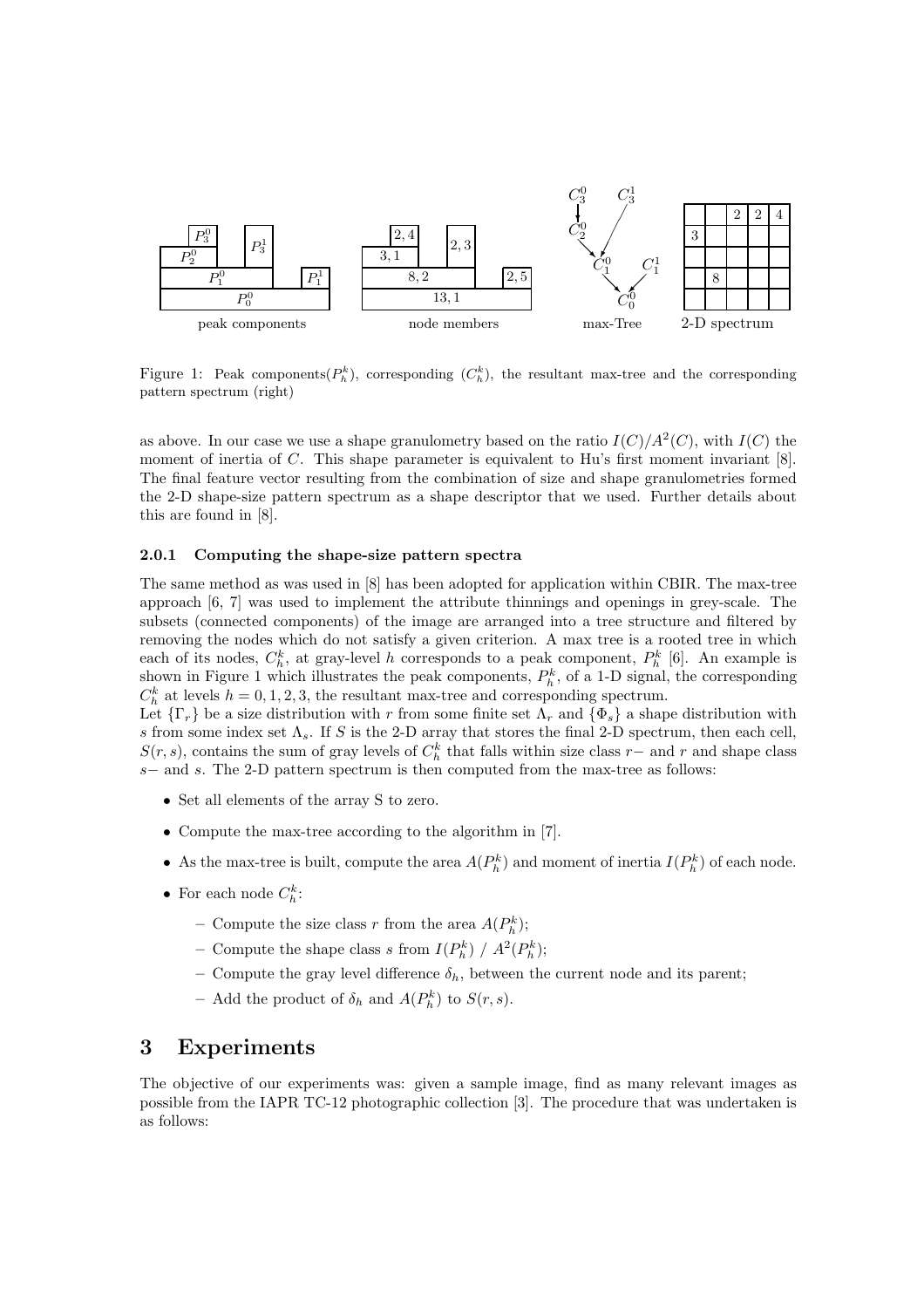

Figure 2: Performance of component sizes

- 1. Images are first pre-processed by filtering off all components whose area is less than 30% of the total image size. This was after comparisons with other size ranges indicated that the discriminative power lies in the large particles. Figure 2 illustrates detailed MAP results after using different class sizes. It is observed that the smaller particles performed poorer than the larger ones and that using all particles without any filtering performs worse than using particles over 30% or 75% of total area.
- 2. The shape-size pattern spectrum is then extracted from all images including the query images. The size and shape ranges were between  $50,000 - 172,800$  and  $1 - 53$  respectively. A 20 by 15 bin histogram which translates into a  $1 \times 600$  array representation per image was chosen. Additionally, conversion of the images into XYZ and YUV color spaces as well as grayscale (PGM) was performed. This was to test whether additional information is captured from the color matrices. Visual analysis showed that unlike YUV and XYZ which performed worse than the grayscale images, RGB representation improved the results.
- 3. One of the three topic images was selected as the query image according to what the authors thought provided the most meaningful retrievals. The list of the chosen topic images is provided in the appendix.
- 4. The similarity measure used is the reciprocal of the L1 Norm.

$$
Sim(X, Y) = \frac{1}{\sum (x_i - y_i)}
$$
\n(9)

#### 3.1 Submitted Runs

Four runs were submitted:

- 1. PGM2007 the shape-size pattern spectrum of the grayscale images are compared.
- 2. Max2007 the maximum of red, green and blue bands of the images are compared.
- 3. Concatenate2007 the concatenated red, green and blue bands of the images are compared  $(a 1 \times 1800 \text{ array}).$
- 4. JSD2007 same as (3) above but comparison with the Jensen-Shannon divergence [4].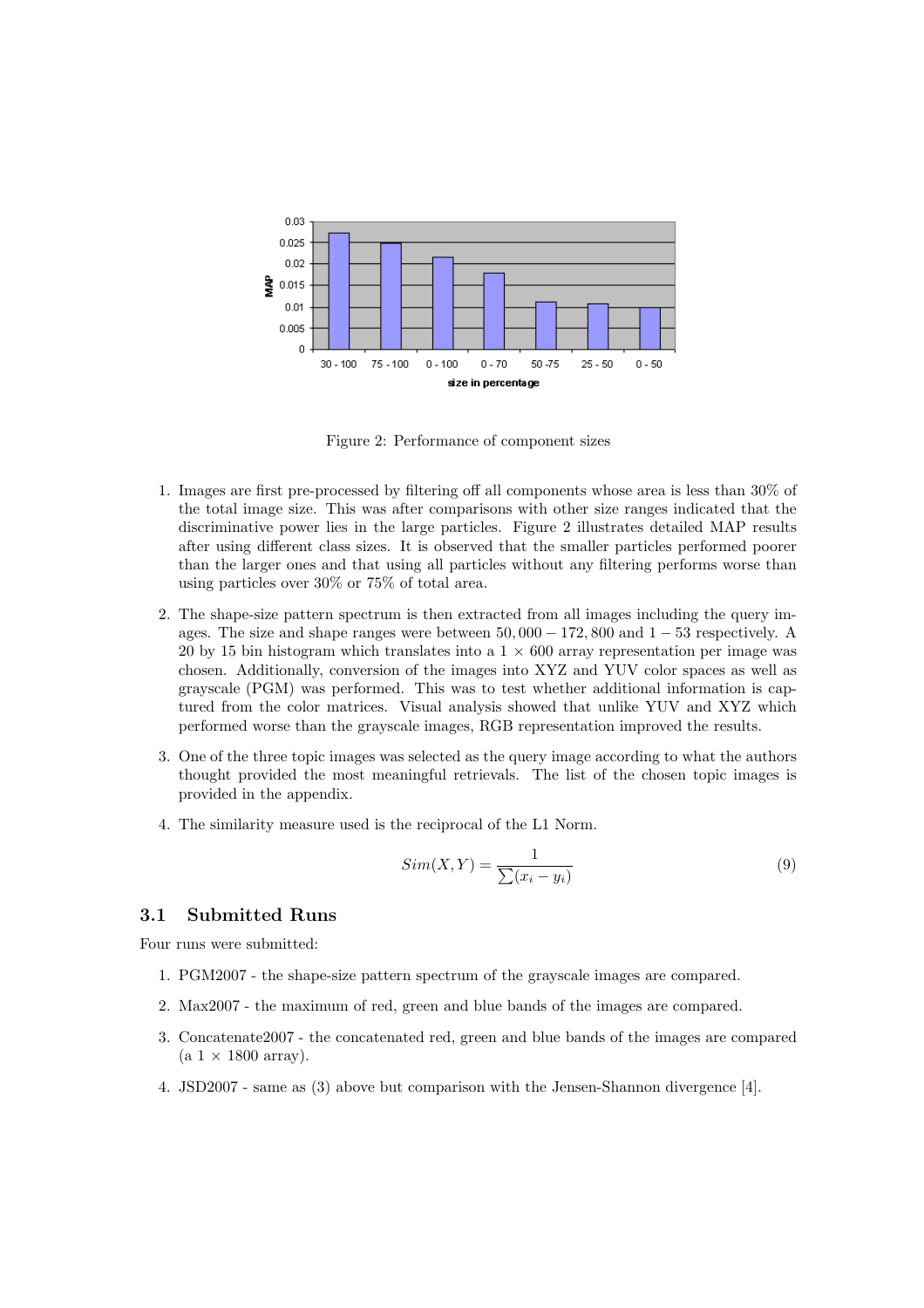Table 1: performance of submitted runs

| Run              | MAP    | $P_{20}$ | Relevant | $%$ improvement |
|------------------|--------|----------|----------|-----------------|
| Concatenate      | 0.0337 | 0.1050   | 724      | 23              |
| Max              | 0.0288 | 0.0933   | 699      | 5.5             |
| JSD              | 0.0281 | 0.0925   | 701      | 2.9             |
| $\overline{PG}M$ | 0.0273 | 0.0925   | 693      |                 |

# 4 Results

We observed that most queries returned images based on their shapes. For example an image of a hill returns images of hills / mountains. So is the case with images of people, beaches, skies, buildings etcetera. An image with more buildings than people returns more results of buildings (some of them without people) than people. A group of people standing in front of a mountain landscape returns a group of people in front of buildings, mountains or in a city square or anywhere else. But if the mountains cover a larger percentage of the picture, then the returned results are more of mountains than people. Similarly, a duck swimming in water returns many images of birds flying in the sky and hens eating on a road. This is because the shapes of ducks, birds and hens are similar. The texture of the image also affects the performance of this method. For example, the image of a bird flying in a clear sky returns many images of birds or aeroplanes flying in the sky. But the one with a bird flying in a cloudy sky returns pictures of beds, clouds without birds, mountains covered in snow and some beach pictures. One of the poorest performances was the meat dishes which returned buildings, landscapes, beds, and people with no food and without food.

The overall performance of the submitted runs is shown in Table 1. The RGB concatenated version using L1 Norm produces the best results and improves performance by 23%. As expected, all methods that incorporate color information perform better than the one without (PGM). This shows that more information has been obtained from the color matrices and so images with similar colors are grouped closer together. For example, images taken at night return more black pictures just as the ones taken in deserts return more brown ones. Interestingly, the images with two dominant colors seemed to outperform those with only one dominant color or many colors. Table 1 also gives surprising results that show how the maximum of the RGB bands using L1 norm outperformed the concatenated version using JSD. This could be due to the loss of information during normalization. This clearly shows that the use of an appropriate similarity measure significantly contributes to the performance of our system.

# 5 Conclusion

This paper uses the shape-size pattern spectrum as the fundamental image signature for contentbased image retrieval. The pattern spectrum is obtained from the red, green and blue color bands of the image and compared using the L1-Norm. Our experiments have shown that this results in very logical and interesting performance although the MAP scores remain low. We believe that one of the ways of improving the MAP scores is to represent a single topic by the combination of the three provided sample images. This can be achieved by using relevance learning techniques already in place. Secondly, the results have shown that textural information, especially within the background, affects the performance of this system. We intend to incorporate both textural and spatial information into the pattern spectrum. Other works in progress include identifying the most appropriate shape parameters, attributes and similarity measures.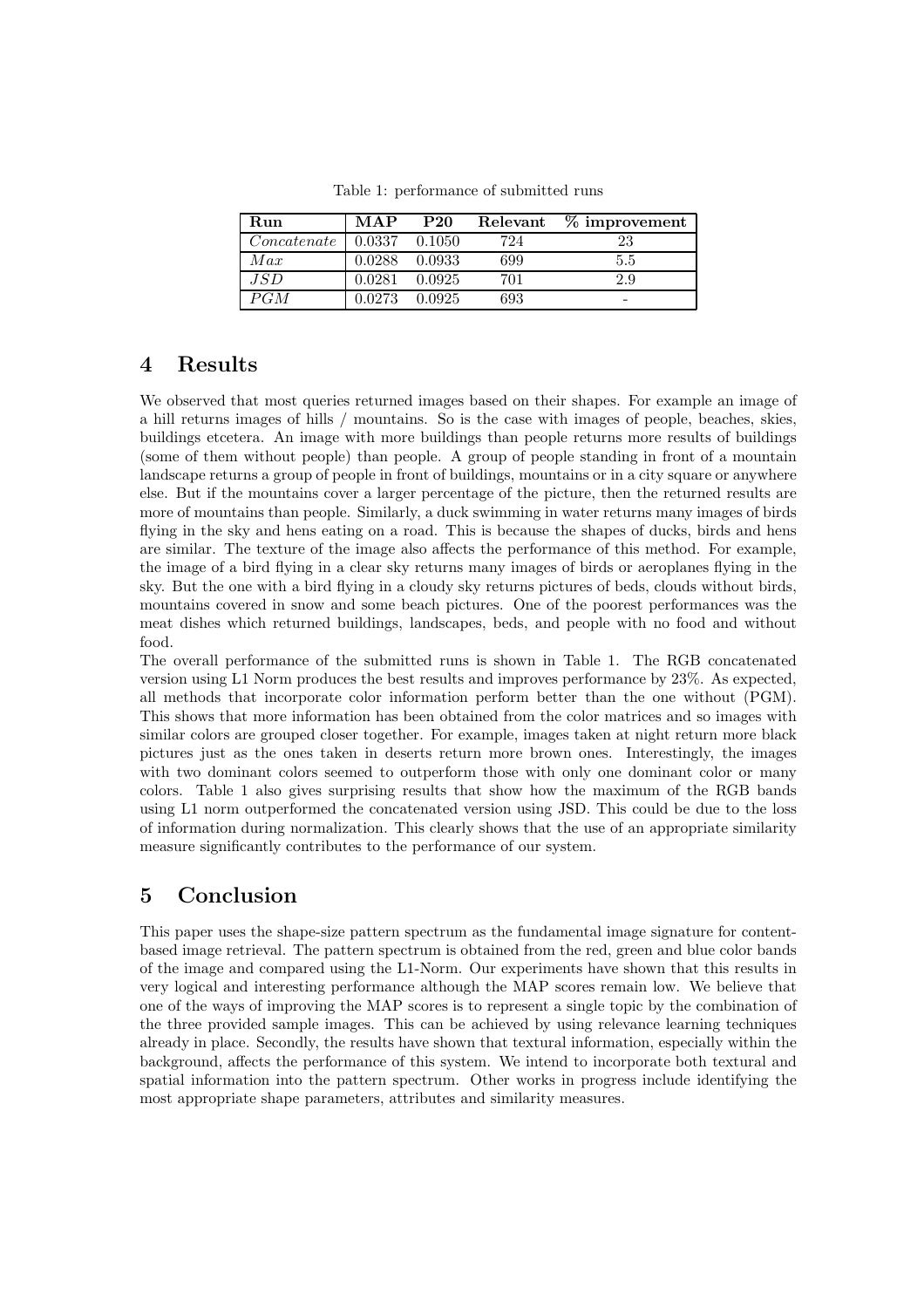### References

- [1] E.J. Breens and R. Jones. Attribute openings, thinnings and granulometries. Computer Vision Image Understanding, 64(3):377–389, 1996.
- [2] M. Grubinger, P. Clough, and L. Clement. The iapr tc-12 benchmark for visual information search. IAPR Newsletter, 28(2):10–12, 2006.
- [3] M. Grubinger, C. Paul, A. Hanbury, and M. Henning. Overview of the ImageCLEF 2007 photographic retrieval task. In Working Notes of the 2007 CLEF Workshop, Budapest, Hungary, Sep 2007.
- [4] J Lin. Divergence measures based on the shannon entropy. IEEE Transactions on Information Theory, 37(1):145–151, 1991.
- [5] P Maragos. Pattern spectrum and multiscale shape representation. IEEE Trans. Pattern Anal. Mach. Intell., 11(7):701–715, 1989.
- [6] A Meijster and M. H. F. Wilkinson. A comparison of algorithms for connected set openings and closings. IEEE Trans. Pattern Anal. Mach. Intell., 34(4):484–494, 2002.
- [7] P Salembier, A Oliveras, and L Garrido. Antiextensive connected operators for image and sequence processing. IEEE Trans. Image Proc., 7(4):555–570, 1998.
- [8] E R. Urbach, J. B. T. M. Roerdink, and M. H. F. Wilkinson. Connected shape-size pattern spectra for rotation and scale-invariant classification of gray-scale images. IEEE Trans. Pattern Anal. Mach. Intell., 29(2):272–285, 2007.
- [9] E. R. Urbach and M. H. F. Wilkinson. Shape-only granulometries and grey-scale shape filters. In Proc. Int. Symp. Math. Morphology (ISMM) 2002, Sydney, Australia, April 2002.
- [10] M.H.F. Wilkinson. Generalized pattern spectra sensitive to spatial information. In Proceeding of the 16th International Conference on Pattern Recognition, volume 1, pages 701–715, Quebec City, Canada, August 2002.